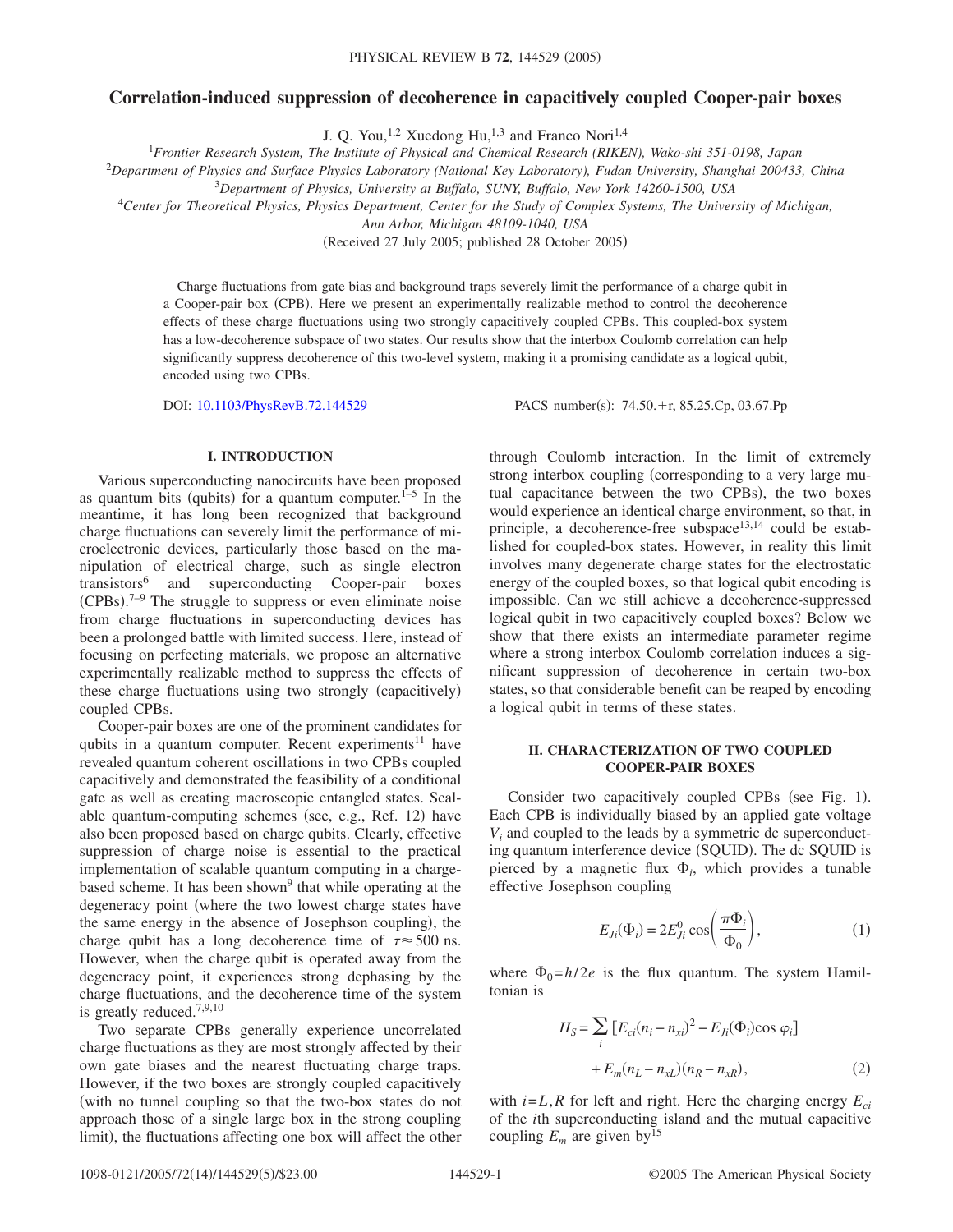

FIG. 1. (Color online) Strongly coupled Cooper-pair boxes. A bias voltage  $V_i$  is applied to the *i*th charge box through a gate capacitance  $C_{i_2}$  and a symmetric dc SQUID (with Josephson coupling energy  $E_{j_i}^0$  and capacitance  $C_{j_i}$  for each junction) is coupled to the box. Also, each box is connected to a detector via a probe junction (or a less invasive point contact). When a measurement is performed, the probe junction is biased with an appropriate voltage *V*bi. The two boxes are closely spaced long superconducting islands with sufficiently large mutual capacitance  $C_m$ , and the barrier between them is strong enough to prohibit the interbox Cooper-pair tunneling.

$$
E_{ci} = \frac{2e^2 C_{\Sigma j}}{\Lambda},
$$
  

$$
E_m = \frac{4e^2 C_m}{\Lambda},
$$
 (3)

with  $\Lambda$  given by

$$
\Lambda = C_{\Sigma i} C_{\Sigma j} - C_m^2,\tag{4}
$$

where

$$
C_{\Sigma i} = C_m + C_i + C_{Ji} \tag{5}
$$

is the total capacitance of the *i*th island. The offset charge is

$$
2en_{xi} = Q_{Vi} + Q_{0i},\tag{6}
$$

where  $Q_{0i}$  is the background charge, and

$$
Q_{Vi} = C_i V_i + C_{bi} V_{bi} \tag{7}
$$

is induced by both the gate voltage  $V_i$  and the probe voltage  $V_{bi}$ . The average phase drop  $\varphi_i$  across the two Josephson junctions in the dc SQUID is conjugate to the Cooper pair number  $n_i$  on the box. Both CPBs operate in the charging regime  $E_{ci} \ge E_{Ji}$  and at low temperatures  $k_B T \ll E_{ci}$ . The states of the two coupled boxes can thus be expanded on the basis of the charge eigenstates  $|n_L n_R\rangle = |n_L\rangle |n_R\rangle$ .

When the two CPBs are strongly coupled, the total Hamiltonian can be rewritten in terms of the total charge on the coupled boxes and the charge difference across the boxes. Assuming, for simplicity,



FIG. 2. (Color online) Dependence of the energy levels of the coupled-box system on the reduced offset charge  $n_{xL}$  for  $n_{xR}$ =0.5. Here  $\Delta E_i = E_{ci}/4$ , and  $E_{Ji} = E_{ci}/10$ , with  $i = L, R$ . The energy is in units of  $E_c$ . We choose ten two-box basis states  $|m, n\rangle$  that have the lowest electrostatic energy. The two lowest levels remain nearly unchanged in the vicinity of the degeneracy point  $(n_{xL}, n_{xR})$  $=(\frac{1}{2},\frac{1}{2}).$ 

$$
C_{\Sigma L} = C_{\Sigma R} = C_{\Sigma},\tag{8}
$$

so that

$$
E_{cL} = E_{cR} = E_c,
$$
  
\n
$$
E_{JL} = E_{JR} = E_J,
$$
\n(9)

we have

$$
H_S = \left(E_c - \frac{\Delta E}{2}\right)(n_L + n_R - n_{xL} - n_{xR})^2 + \frac{\Delta E}{2}(n_L - n_R - n_{xL} + n_{xR})^2 - E_J(\cos \varphi_L + \cos \varphi_R),
$$
\n(10)

where

$$
\Delta E = \frac{2e^2}{C_m + C_{\Sigma}} = E_c - \frac{1}{2}E_m > 0.
$$
 (11)

Notice that when  $C_m$  is much larger than  $C_i$  and  $C_{J_i}, E_c$  essentially represents the charging energy of individual Josephson junctions, while  $\Delta E$  represents the charging energy of the large capacitor  $C_m$ , so that  $\Delta E \ll E_c$ .

At the double degeneracy point of  $(n_{xL}, n_{xR}) = (\frac{1}{2}, \frac{1}{2})$ , the two lowest energy states are given by

$$
|\pm\rangle = \frac{1}{\sqrt{2}}(|01\rangle \pm |10\rangle) + |\delta\psi_{\pm}\rangle, \tag{12}
$$

where

$$
|\delta \psi_{\pm}\rangle = O\bigg(\frac{E_J}{E_m}\bigg)[\alpha_{\pm}(|00\rangle \pm |11\rangle) + \cdots],\tag{13}
$$

with a splitting of  $E_J^2/2(E_c - \Delta E)$  (see Fig. 2). The symmetry in these states indicates that they are well insulated from pure dephasing and relaxation due to charge noise, as we will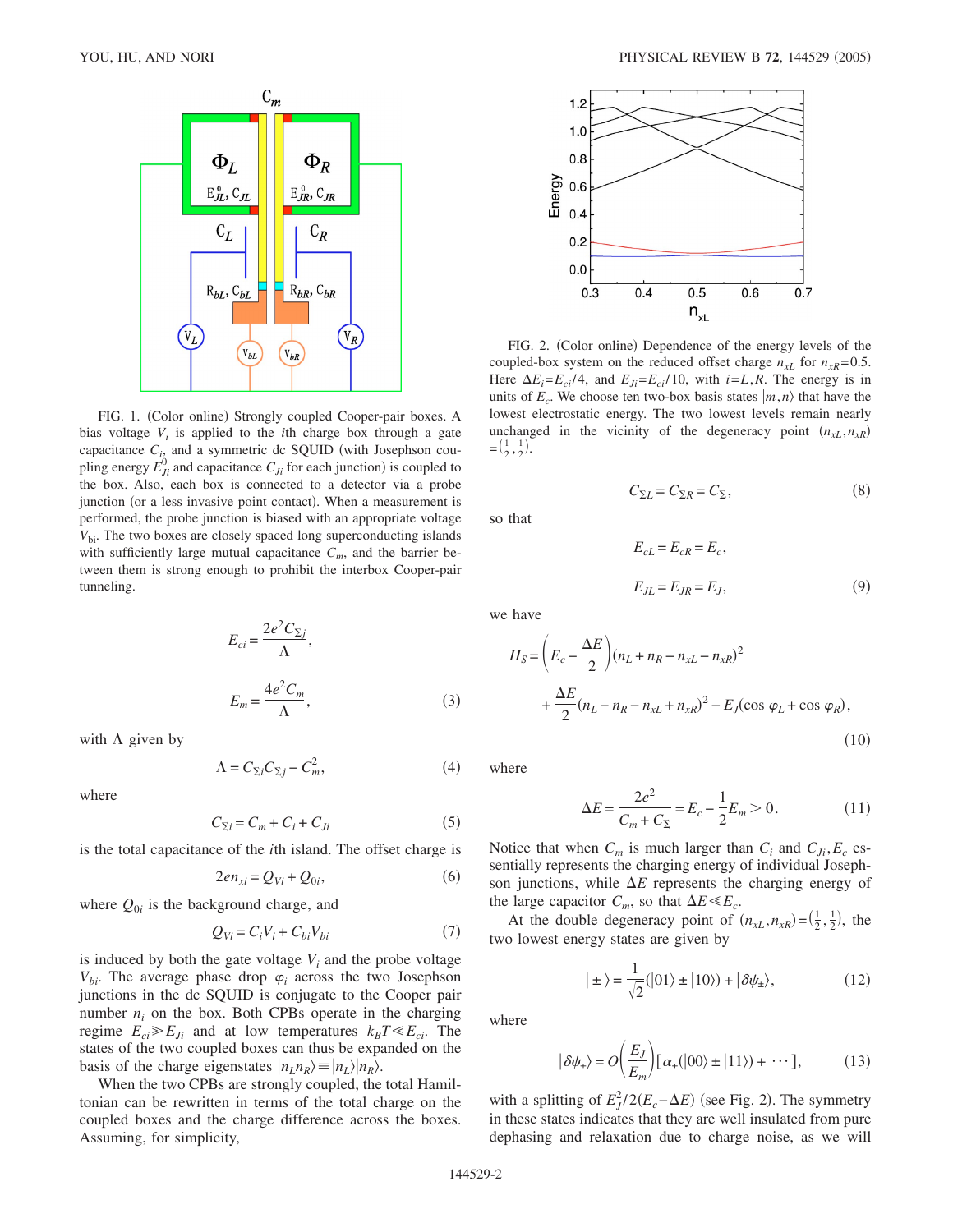show below. It is thus quite natural to adopt these two coupled-box states  $|\pm\rangle$  to encode a logical qubit. Below we calculate the dephasing and relaxation properties of the  $\ket{\pm}$ states and discuss how they can be coherently manipulated.

# **III. CORRELATION-INDUCED COHERENCE-PRESERVING SUBSPACE**

To clarify the origin of the correlated environments for the two coupled CPBs, we study the fluctuations<sup>16</sup> of the reduced offset charge  $n_{xi}$ , which could originate from the gate voltage  $V_i$ , probe voltage  $V_{bi}$ , and background charge  $Q_{0i}$ . The interaction Hamiltonian between the charge noise and the coupled CPBs takes the form

$$
H_{I} = -2\left(E_{c} - \frac{\Delta E}{2}\right)(n_{L} + n_{R})(\delta n_{xL} + \delta n_{xR})
$$

$$
-\Delta E(n_{L} - n_{R})(\delta n_{xL} - \delta n_{xR}).
$$
(14)

We can use the language of a two-level system to describe each of the CPBs around the degeneracy point

$$
(n_{xL}, n_{xR}) = \left(\frac{1}{2}, \frac{1}{2}\right),
$$

and rewrite the system Hamiltonian in terms of the Pauli matrices

$$
H_S = \sum_i H_i + \frac{1}{4} E_m \sigma_{zL} \sigma_{zR},
$$
  

$$
H_i = [\varepsilon_i(n_{xi}) + \varepsilon_m(n_{xj})] \sigma_{zi} - \frac{1}{2} E_{Ji}(\Phi_i) \sigma_{xi},
$$
 (15)

with  $|\{\rangle_i = |0\rangle_i, |\downarrow\rangle_i = |1\rangle_i$ , and  $i, j = L, R$   $(i \neq j)$ . Here

$$
\varepsilon_i(n_{xi}) = E_{ci}\left(n_{xi} - \frac{1}{2}\right),
$$

$$
\varepsilon_m(n_{xi}) = \frac{1}{2}E_m\left(n_{xi} - \frac{1}{2}\right),
$$
(16)

The interaction Hamiltonian Eq. (14) between the CPB system and the environment can now be projected onto the single-box two-level basis

$$
H_{I} = \sum_{i} \left( E_{ci} \delta n_{xi} + \frac{1}{2} E_{m} \delta n_{xj} \right) \sigma_{zi} = E_{c} (\sigma_{zL} + \sigma_{zR}) (\delta n_{xL} + \delta n_{xR})
$$

$$
- \Delta E (\sigma_{zL} \delta n_{xR} + \sigma_{zR} \delta n_{xL}). \tag{17}
$$

with  $i, j=L, R$ , and  $i \neq j$ . Though each CPB is directly coupled to its own charge environment, the interisland Coulomb interaction in terms of  $E<sub>m</sub>$  ensures that the environment is partly shared between the two islands, causing the CPBs to experience correlated noises. Indeed, notice that in Eq. (17) the first part of the Hamiltonian should not lead to dephasing between the  $|\pm\rangle$  states since it affects both identically. When each of the two environments is modeled by a thermal bath of simple harmonic oscillators described by the annihilation

(creation) operator  $b_{ji}$  ( $b_{ji}^{\dagger}$ ), the Hamiltonian of the whole system, including the two baths, is

$$
H = H_S + H_B + H_I,
$$
  
\n
$$
H_B = \sum_n (\hbar \omega_{nL} b_{nL}^{\dagger} b_{nL} + \hbar \omega_{nR} b_{nR}^{\dagger} b_{nR}),
$$
  
\n
$$
H_I = \frac{1}{2} \sum_i \left( \sigma_{zi} + \frac{E_m}{2E_{ci}} \sigma_{zj} \right) X^{(i)},
$$
\n(18)

with  $i, j=L, R$   $(i \neq j)$ . Here, the bath operator

$$
X^{(i)} = 2E_{ci}\delta n_{xi} \tag{19}
$$

is given by

$$
X^{(i)} = \sum_{n} \lambda_{ni} x_n^{(i)} \equiv \sum_{n} \hbar K_n^{(i)} (b_{ni}^\dagger + b_{ni}), \tag{20}
$$

with

$$
K_n^{(i)} = \frac{\lambda_{ni}}{\sqrt{2m_{ni}\hbar\omega_{ni}}},\tag{21}
$$

where  $m_{ni}$  and  $\omega_{ni}$  denote the mass and frequency of the *n*th harmonic oscillator in the bath coupled to the box *i*, while  $\lambda_{ni}$ characterizes the coupling strength between the *i*th oscillator and the box.

We first focus on pure dephasing between CPB states with  $E_{Ji}(\Phi_i)$  = 0, which can be solved analytically.<sup>14</sup> For correlated noises studied here, the reduced off-diagonal density matrix elements for the two lowest energy eigenstates of the coupled-box system decay as

$$
\rho_{ab} \sim \exp[-\eta(t)],\tag{22}
$$

where the damping factor is given by

$$
\eta(t) = \sum_{i=L,R} \left( 1 - \frac{E_m}{2E_{ci}} \right)^2 \Gamma_i(t),
$$
\n(23)

and  $a, b = +, - (a \ne b)$ . Here + and − denote the two lowest eigenstates. Also,

$$
\Gamma_i(t) = \frac{1}{\pi} \int_0^\infty d\omega \, S_i(\omega) \left( \frac{\sin(\omega t/2)}{\omega/2} \right)^2, \tag{24}
$$

and the power spectrum of the *i*th bath is

$$
S_i(\omega) = J_i(\omega) \coth\left(\frac{\hbar \omega}{2k_B T}\right),\tag{25}
$$

where

$$
J_i(\omega) = \pi \sum_n [K_n^{(i)}]^2 \delta(\omega - \omega_{ni}).
$$
 (26)

When  $t \to \infty$ ,  $\Gamma_i(t)$  tends to  $t S_i(\omega)|_{\omega \to 0}$ . For the symmetric case we are considering,

$$
\Delta E = E_c - \frac{1}{2} E_m,\tag{27}
$$

so that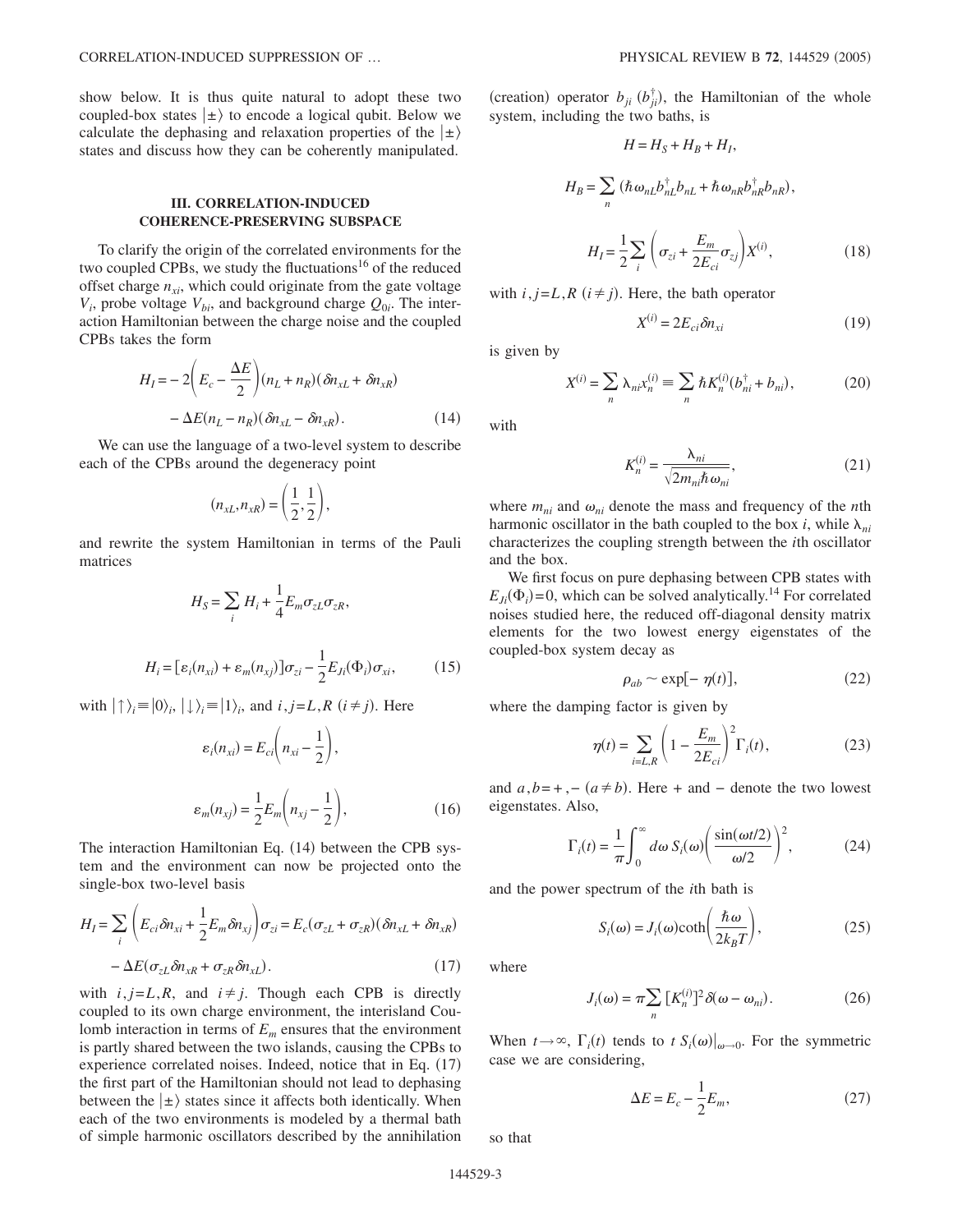$$
\eta(t) = \left(\frac{\Delta E}{E_c}\right)^2 \sum_{i=L,R} \Gamma_i(t). \tag{28}
$$

In the limit of strong interbox coupling,  $\Delta E \ll E_c$ , pure dephasing can then be strongly suppressed as compared to a single CPB. For example, for  $\Delta E = E_c / 10$ , the prefactor takes the value 1/ 100, so that the dephasing time is two orders of magnitude longer than when the boxes are only weakly coupled. This is in strong contrast to the corresponding single CPB expression for pure dephasing

$$
\eta(t) = \Gamma(t). \tag{29}
$$

For the  $1/f$  noise arising from the background charge fluctuations, the power spectrum is

$$
S_{fi}(\omega) = \left(\frac{2E_{ci}}{\hbar e}\right)^2 \frac{\alpha_i}{\omega},\tag{30}
$$

and  $\Gamma_i(t)$  can be written as<sup>7</sup>

$$
\Gamma_i(t) = \frac{1}{\pi} \int_{\omega_c}^{\infty} d\omega \, S_{fi}(\omega) \left( \frac{\sin(\omega t/2)}{\omega/2} \right)^2, \tag{31}
$$

where the cut-off frequency  $\omega_c \ll 1/\tau$ , with  $\tau$  being the decoherence time of the system.

The above calculation focuses on the pure dephasing of the coupled boxes and is applicable to parameter regimes away from the double degeneracy point

$$
(n_{xL}, n_{xR}) = \left(\frac{1}{2}, \frac{1}{2}\right).
$$

At the degeneracy point, we can estimate the effects of the charge fluctuations by directly projecting the systemenvironment coupling Hamiltonian (14) into the  $\ket{\pm}$  basis. The matrix elements are

$$
\langle + |H_I| + \rangle = \langle -|H_I| - \rangle = -2\left(E_c - \frac{1}{2}\Delta E\right)(\delta n_{xL} + \delta n_{xR}),
$$
  

$$
\langle -|H_I| + \rangle = \Delta E(\delta n_{xL} - \delta n_{xR}).
$$
 (32)

From the first equation of Eq. (32)

$$
\langle + |H_I| + \rangle - \langle -|H_I| - \rangle = 0,\tag{33}
$$

so that there is no pure dephasing between  $|+\rangle$  and  $|-\rangle$  states as the charge fluctuations affect both identically. On the other hand, the second equation of Eq. (32), i.e., the transition matrix element, dictates that charge fluctuation does lead to relaxation between these two states. Using the spin-boson model above, one can calculate this transition rate straightforwardly. Here we emphasize that compared to a single CPB, the system-reservoir interaction strength is  $\Delta E$  instead of  $E_c$ , just like in Eq. (28) for pure dephasing. Furthermore, charge fluctuations that couple to the two boxes equally will not lead to relaxation because the coupling here is proportional to  $\delta n_{xL} - \delta n_{xR}$ .

In short, a pair of capacitively coupled CPBs can have strongly suppressed pure dephasing and relaxation around the degeneracy point because of the reduced interaction strength. Therefore  $|\pm\rangle$  are perfect candidates to encode a logical qubit. Moreover, as shown in Fig. 2, the two lowest levels are well separated from the higher levels in the coupled CPBs and the leakages from the qubit states to the higher-level states can be negligibly small. In contrast, for the single CPB qubit in the charge-flux regime where the charging energy is reduced, $9$  the two lowest levels are not well separated from the higher levels<sup>10</sup> and appreciable leakages are expected.

#### **IV. DISCUSSION AND CONCLUSION**

Coherence-preserving quantum states can be prepared as follows. First, consider an initial point on the  $n_{xL} - n_{xR}$  plane close to  $(0,0)$ . Here the system ground state is  $|00\rangle$ . Then, shifting adiabatically (e.g., along the  $n_{xL} = n_{xR}$  direction) to the region around the degeneracy point, we arrive at the coherence-preserving ground state  $|+\rangle$ . Now, using a twofrequency microwave to interact with the system for a period of time (basically a Raman process), as in the case of trapped ions,<sup>17</sup> one can obtain any superposition of  $|\pm\rangle$  states, so that an arbitrary single qubit operation is feasible. Readout of the logical-qubit states can be achieved by various approaches. For instance, one can rotate the logical qubit states to the charge eigenstates  $|01\rangle$  and  $|10\rangle$ , so that simple charge detection using, for example, single electron transistors, can determine the state of the coupled CPBs. In the case of probe junction detection (Fig. 1 and Ref. 11), when appropriate bias voltages  $V_{bi}$  are applied to the probe junctions, the measured current  $I_i$  through the *i*th probe junction is proportional to the probability for the *i*th box to have a Cooper pair in it.

Decoherence in two coupled qubits<sup>18,19</sup> and during a conditional gate<sup>20</sup> have attracted much attention recently. It has been shown that a decoherence-free subspace exists for two physical qubits coupled to the same bath.19 Recently, Zhou *et al.*<sup>21</sup> proposed an encoded qubit using a pair of closely spaced CPBs sharing a common lead, and the two boxes were assumed to couple to an identical bath. In their proposed setup, fluctuations originating from the gate voltage may be identical because of the common lead. However, the background charge fluctuations<sup>22</sup> cannot be so since these fluctuations originate from local charge traps near each box. As shown in Eq.  $(17)$ , an identical bath could only be achieved in the presence of interbox interaction and in the limiting case of  $E_{ci} = \frac{1}{2} E_m$ . Unfortunately, at this limit, the two-level-system description for the individual CPB breaks down. Thus the proposed ideal single-bath scenario can never be achieved in the presence of background charge fluctuations. Nevertheless, as shown in our study of the coupled CPBs here, though the ideal single-bath case cannot be realized to obtain a decoherence-free subspace, the strong interbox coupling does enable a coherence-preserving logical qubit where the correlated baths lead to suppression of decoherence in the coupled CPBs. Reference 23 also proposes to use interbit couplings to reduce decoherence in a model Hamiltonian.